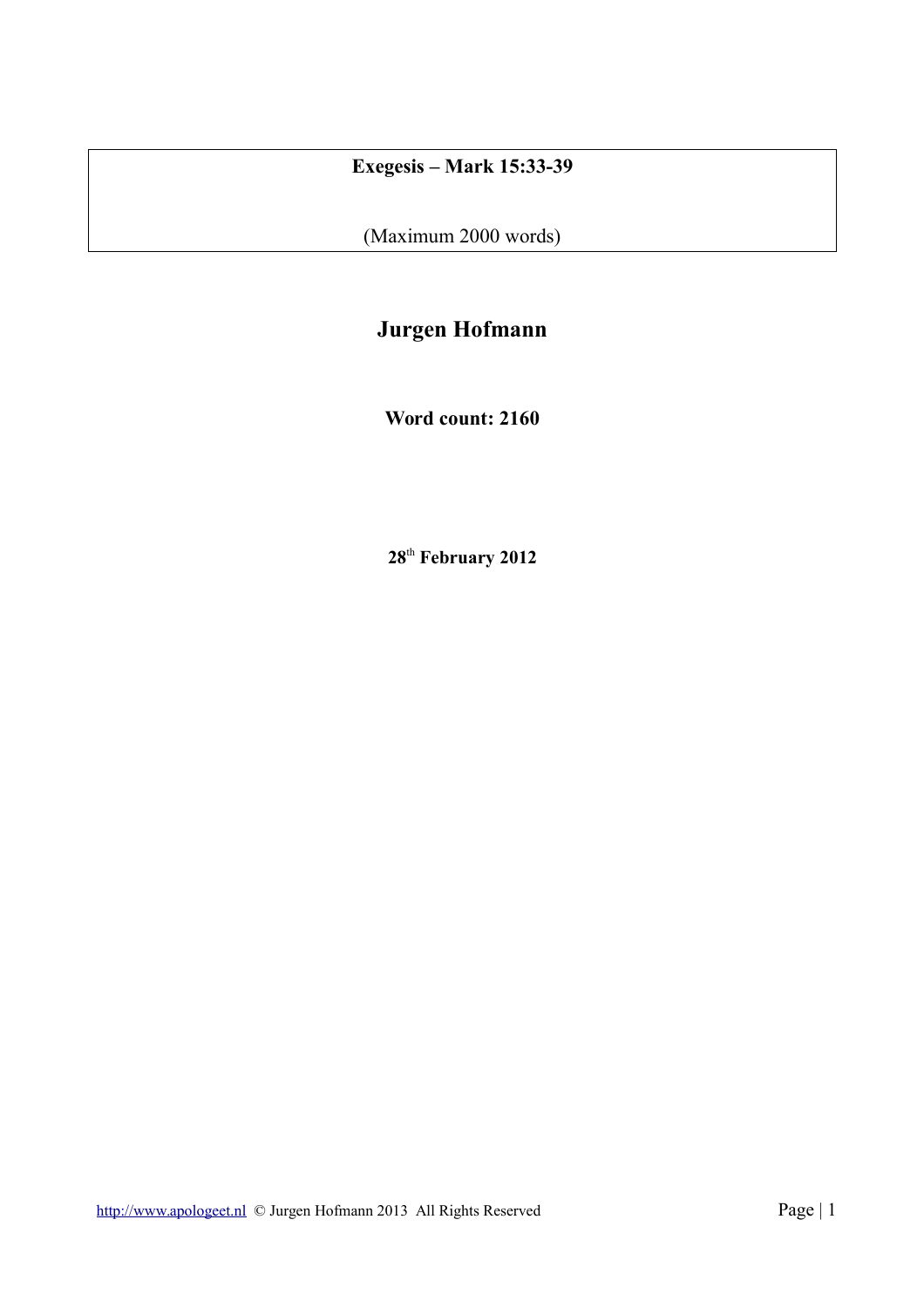### **Introduction**

Each of the four Gospels gives a portrait of Jesus Christ and his works. The writers used different styles and emphases—the message however is the same in each writing: the proclamation of the good news of Jesus Christ.

In this paper a closer look is exerted to the Gospel of Mark with a strong emphasis on chapter 15 verses 33-39. In this passage the writer describes the last minutes of Jesus' life on the cross. These last minutes are described in a very detailed way and, as the reader will discover, they are very significant for the way the church has approached the gospel ever since.

Within these verses several references to the Old Testament (OT) will be explored more closely and they will be briefly examined in context with the writer's purpose with these references.

#### **The writer of Mark**

According to the oldest tradition it was Mark, also called 'John Mark' (cf. Acts 12:12), who wrote this Gospel. According to Healy (2008:18) he was a disciple of Simon Peter and he based his writing on Peter's preaching. Eusebius (1833:124-127,234) states that this tradition has been documented by Papias (ca. AD 60-140) and confirmed by Clement of Alexandria (ca. AD 150-215).

#### **Place and audience**

Although there are some different hypotheses most scholars will agree that Mark is probably the oldest gospel of the four (cf. Evans 2003:1064). Carmody (2010:1) states that the Gospel connotes that the Christians suffered, or were suffering persecution (cf. Mark 8:34-38, 10:38, 13:9-13). This could well be placed in the period when Nero persecuted the Christians. Considering this—together with the observation of Hengel (1985:29) that Mark 7:24-30 annotates about a woman who was called a 'Syrophenician', a term primarily used in Rome—makes it plausible that Mark wrote his Gospel around 62-64 AD in Rome.

There is no internal, direct evidence for the intended readership. There is, however, some internal, indirect evidence. For example Mark often explains Jewish terms and customs for the benefit of non-Jews (eg. Mark 7:3-4, 11:13, 12:42). Furthermore, translations of Aramaic words are provided (eg. Mark 3:17, 5:41, 7:11, 7:34, 10:46, 15:22, 15:34). Considering this, it is very feasible to assume that at least a part of the intentional readers would be non-Jewish.

#### **Context of Mark 15:33-39**

Many things happened in a very short time. After Jesus' arrest in 14:43-50 he is taken to the high priest, and all the chief priests, elders and scribes are assembled. After interrogation and hearing false witnesses they condemn Jesus to death. In 15:6-15, Pilate releases Barabbas at the request of a mob. The mob shouts for Jesus' crucifixion. From verses 16 and further Mark narrates about the Roman soldiers who mock Jesus by dressing him in a purple robe and a crown of thorns, hailing him derisively as the king of the Jews. Jesus is crucified, and the titulus reads 'King of the Jews'.

### **Mark 15:33**

Mark notes that the people, who wanted to watch how Jesus would die, mocked him. The description given by Mark shows a man who is going through an agonizing and humiliating time.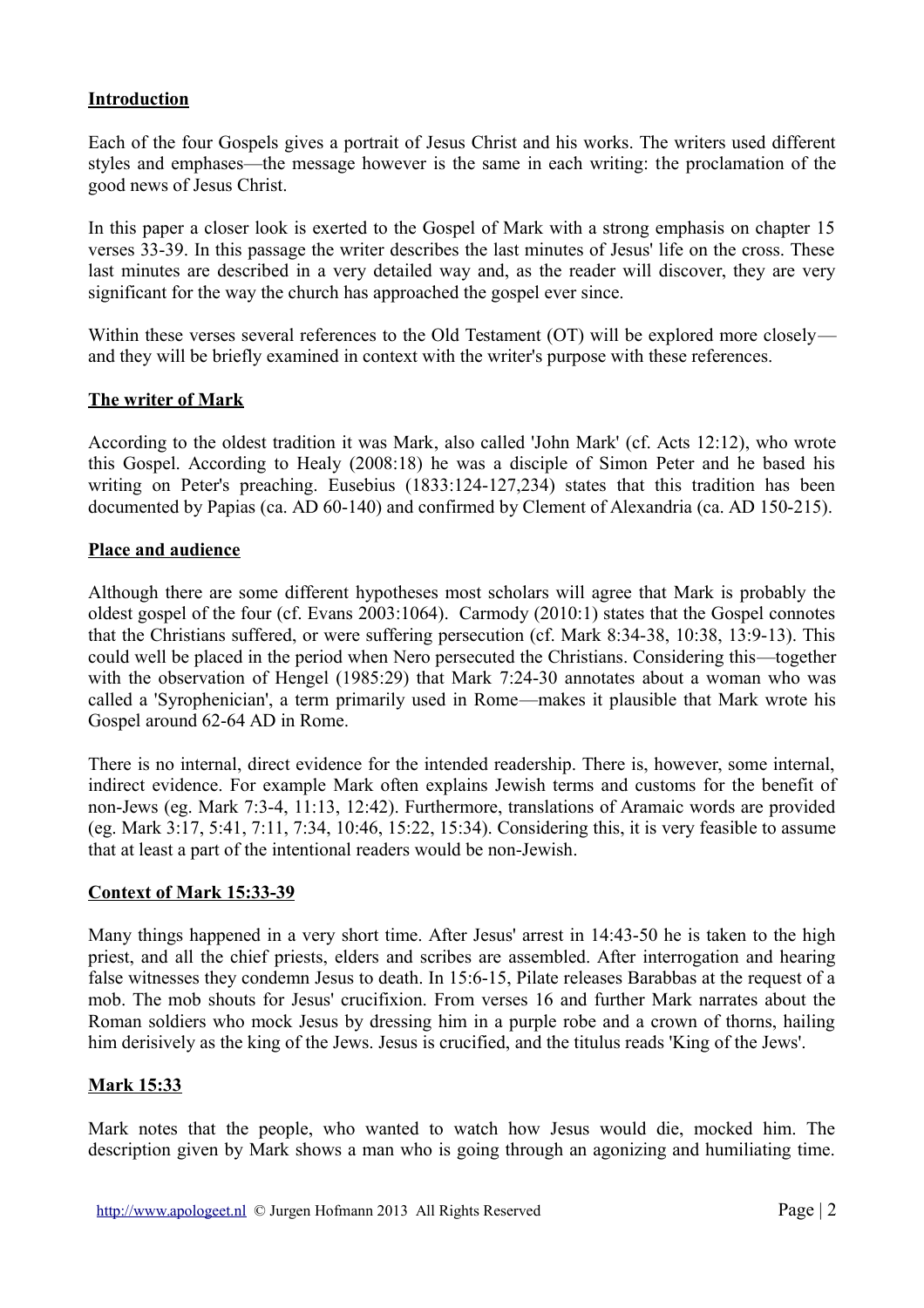Except from his mother and three women along with John (John 19:25-27), Jesus was deserted by every other friend. If Mark was indeed writing for a persecuted audience this would be a recognisable scenario. Christians who had to face hungry lions or boiling oil where indeed deserted like their master on the cross.

Mark used the Jewish system for his time scale. Jews reckoned from 6:00 to 18:00. This would mean that the sixth hour was noon, and the ninth hour 15:00 (cf. Wiersbe 2007:132). Lockyer (1961:243) states that the darkness from noon to three o'clock could be an allusion to Amos 8:9. It can be seen as an eschatological sign, signifying the judgement of God on the whole earth. Darkness is a commonly used metaphor for God's judgement against nations for sin (eg. Exodus 10:22-23; Isaiah 5:30). Lane (1974:571) suggests that even the gentiles understood that darkness was a sign of impending disaster because

"Philo spoke of a supernatural eclipse of the sun or moon as signifying 'either the death of kings or the destruction of cities' (De Providential II. 50)."

Donahue and Harrington (2002:447) state however, that it was the cosmos itself which was mourning about the death of Jesus. They came to this conclusion for in Amos  $8:10<sup>b</sup>$  it is God who states:

"I will make it as the mourning of an only son, and the end thereof as a bitter day." If the darkness is indeed an allusion to Amos 8:9 then this explanation gives more justice to the context of these verses.

### **Mark 15:34**

One of the consequences of sin is the total separation from God. Jesus, who carried the sin of the world, was the substitute for the human-race. He laid down his divinity and as a human went through the horrific pains and agony of the burden of sin. It was at that moment that he felt the seperation from God. That is why he prayed out the first words of Psalm 22: "My God, my God, why hast thou forsaken me?" A psalm that is at the same time the lament of a righteous sufferer and his confident hope of vindication. Weber (1979:39) argues that Jesus only had to mention the first verse of a Psalm because, in synagogue liturgies and later Rabbanic Judaisme, that was enough to imply the whole Psalm. Weber could have made his argument stronger by noting that Jesus himself in Mark 14:49 said that this all must happen to fullfill the Scriptures. In contrast to Weber's argument it must be said that there is no proof within the specific text. Mark does not state that Jesus cried these words 'to fullfill the Scriptures'. In addition to this, it is thought that Justin the Martyr (ca. 100-165 AD.) was the first who attributed this Psalm as a whole to Jesus (cf. Ulmer 2011:109). Looking at the specific text, the Greek word that is used for 'cried' is '*boaó*', which means 'shouting with intense feeling' or 'to make an urgent distress-call' (Biblos.com<sup>a</sup> 2011). To stay closer to the written text, it is more convincing that Jesus cried out in despair to God his Father without refering to the complete Psalm.

Mark uses the Aramaic words: "Eloi, Eloi, lama sabachthani?" Mark did not describe a mythical hero who always reacts victoriously. Mark showed his audience what terrible price Jesus paid to deliver them from sin and eternal separation from God. Why Mark used the Aramaic words is not known, but one can imagine that, if it was indeed Simon Peter who dictates this story, he had never forgotten the words, spoken by his Master, in times of need, sorrow and dispair.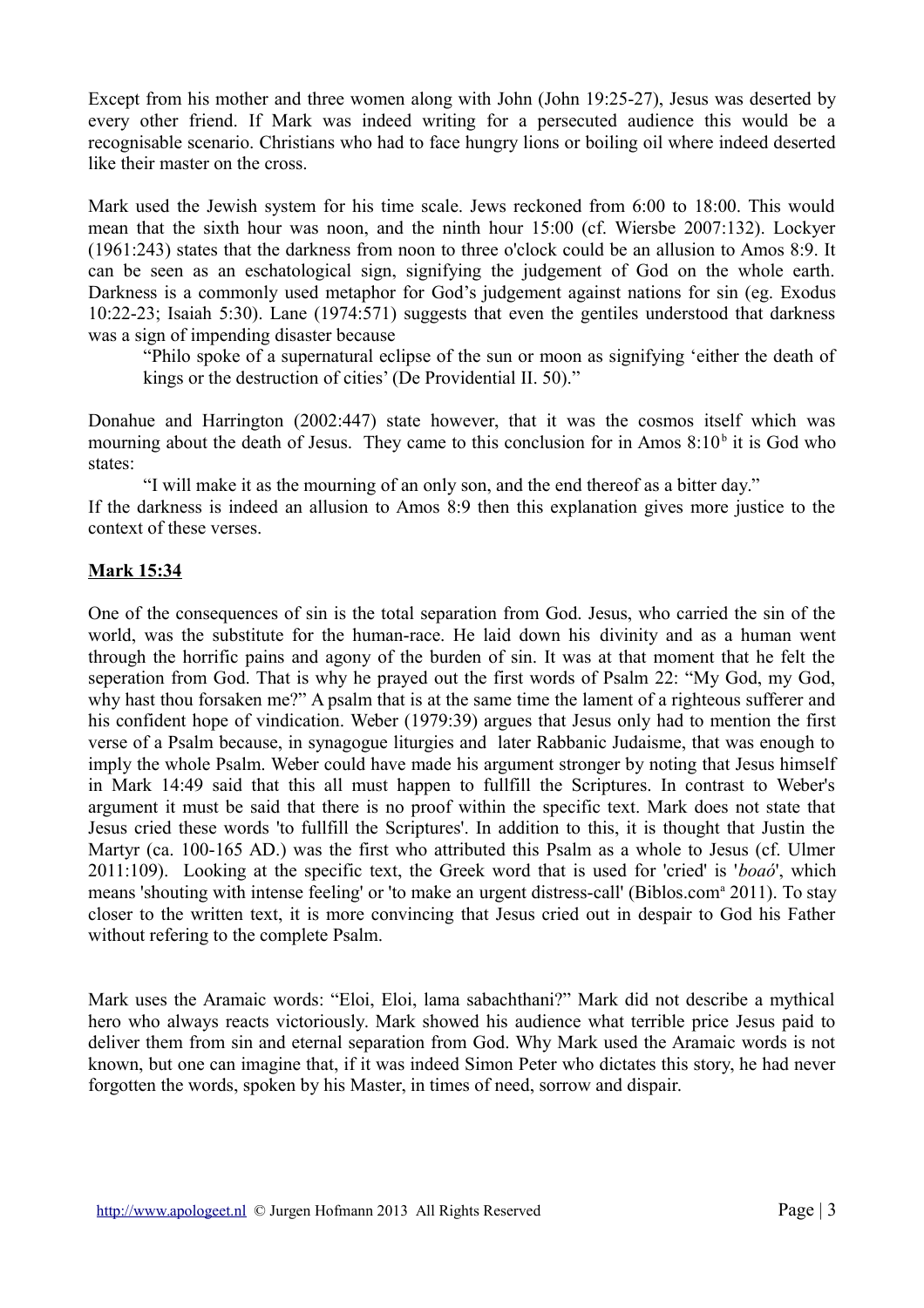## **Mark 15:35-36**

Spectators either misunderstood Jesus' words, or decided to re-interpret his words to 'Elijah' in order to ridicule Jesus even more. Many Jews believed that Elijah had not died, but ascended into heaven (2 Kings 2:11). Malachi 4:5-6 expounds a promise that Elijah would return as teacher and helper of those in need. Jesus had associated the coming Elijah with John the Baptist (Mark 9:13). In other words: the voice of second Isaiah "that crieth in the wilderness" (Isaiah 40:3) proclaimed the forthcoming of Elijah through John the Baptist (Mark 1:3). For the Jews this must have been a strange thought, since John the Baptist was killed by king Herod (Mark 6:27) and Elijah would not suffer persecution. Hughes (2004:56) states that the murder of John the Baptist, alias Elijah, and the crucifixion of Jesus indicate a new emerging Christian interpretation. Hughes continues by stating that "the persecution may be understood as being treated with contempt, following the foe-lament section of Psalm 22:7." What Hughes means to say is, just as the second Isaiah had undergone severe persecution, now Mark creates an ongoing line of persecution from the second Isaiah through Elijah, John the Baptist, and Jesus. Hughes makes a reasonable assumption, as it was Jesus who said in Matthew 23:29-39 that the Israelites had murdered and persecuted the prophets throughout the ages.

In verse 36<sup>*a*</sup>, again it is not clear whether people wanted to ridicule and mock Jesus repeatedly, or if they were really waiting to see what would happen. A sponge of sour wine could be intended either to ease Jesus' discomfort or to torment him even more. Youssef (2012) states that, according to Mark 15:23, this sour wine, or 'vinegar', is probably a combination of myrrh or gall with sour wine, which would become an anaesthetic herb that could be utilized indisputably to lessen the pain. If this passage alludes to Psalm 69:21-22, where the vinegar is associated with poison, one can conclude that it was indeed an endeavour to ridicule Jesus. Furthermore, Luke 23:36-37 mentions that it was one of the soldiers, who also mocked Jesus, who offered him the drink, "and saying, if thou be the king of the Jews, save thyself." The statement in verse  $36<sup>b</sup>$ , about Elijah, could indicate a combination of the two—maybe the people wanted to discomfort Jesus more to see if Elijah would come to help him.

### **Mark 15:37**

Jesus' death is described as sudden and crimson. Normally a victim of a crucifixion did not die that fast, sometimes it could take days. Jesus, however was in control all the time. The text suggests that he was still rather strong at the moment of his death. Mark notes that Jesus "...cried with a loud voice, and gave up the ghost." The word 'loud' (Greek: megas) can be translated as 'large' or 'great' (Biblos.com<sup>b</sup> 2011). John 19:30 adds the words "...It is finished...", and Jesus bowed his head and died voluntarily and deliberately.

This last cry again evokes Psalm 22: "O my God, I cry in the daytime, but thou hearest not...". Luke 23:46 adds the following words: "...Father, into thy hands I commend my spirit...". Jesus gave his breath, his life, back to his father (cf. Genesis 2:7).

### **Mark 15:38-39**

Right after Jesus' death two important aspects of Christology can be found in the text. Firstly, Mark narrates the tearing of the temple's veil. This is most likely the veil between the Holy Place and the Holy of Holies (Exodus 26:33; Hebrews 9:3-4). This tearing of the veil signals that the death of Jesus has taken away the barrier between God and humanity (cf. Ephesians 2:14-15; Hebrews 10:19-22). Healy states that it was God himself who tore the veil, because the veil was ripped from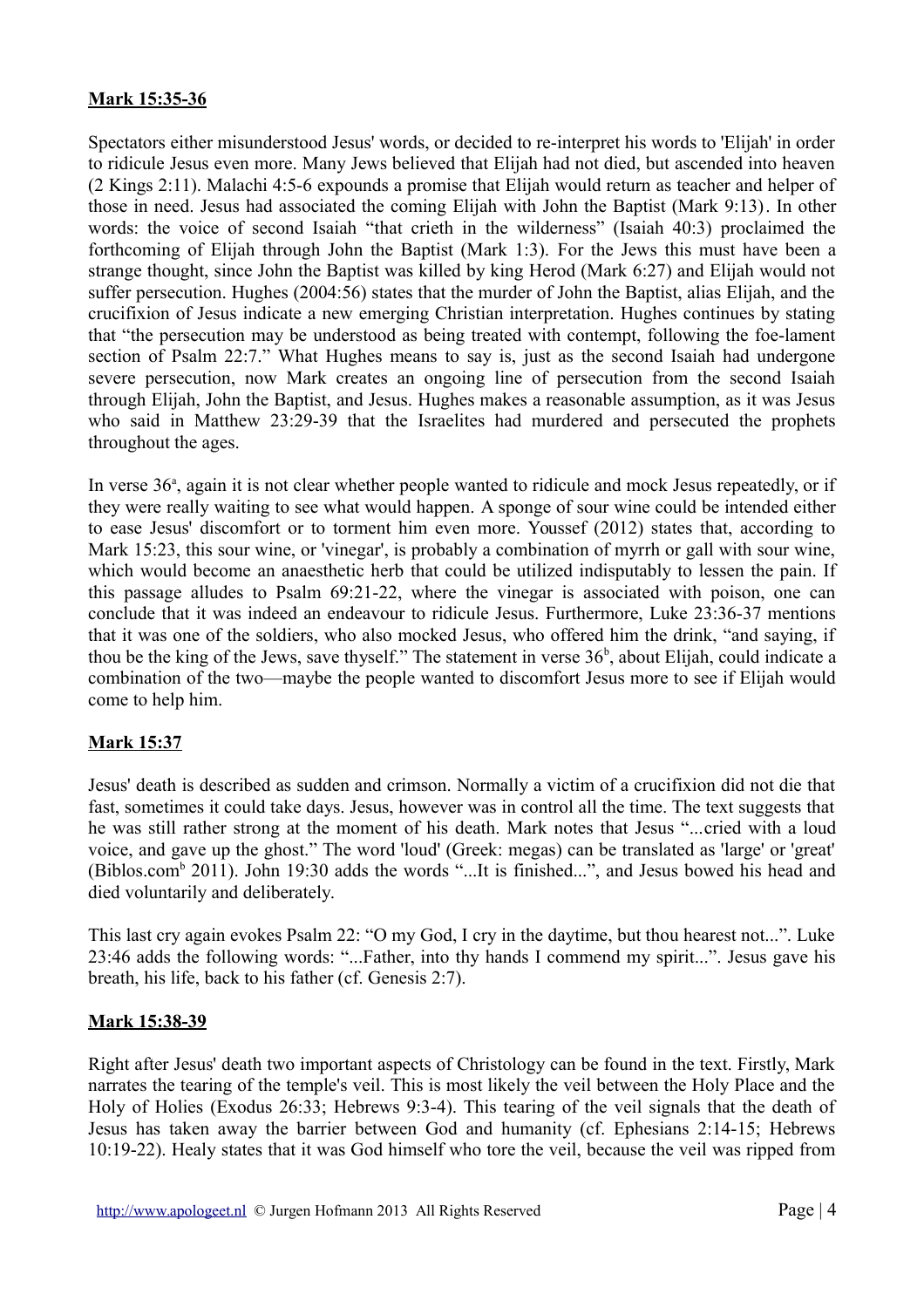top to bottom. Healy continues by noting that the ripped veil indicates the end of the old covenant worship. Healy explains this by referring Mark 14:58 (cf. John 2:19)—the eartly temple would be exchanged with a new temple "...made without hands", and with the Christ as the cornerstone (Healy 2008:322; cf. Mark 12:10). Donahue and Harrington (2002:452) annotate that for Mark's readers, the tearing of the veil would help to explicate the (real or impending) destruction of the Temple.

Secondly, there is the centurion who proclaimed that Jesus was truly the son of God. This is the first such confession of faith in this Gospel. Furthermore, it portraits what was to come—the possibility for Gentiles to accept the Gospel. Witherington (2001:400) notes that the Greek allows a slightly different translation: *truly this was a divine man*—which can be "a conclusion drawn from Jesus' bravery even on the cross". Mark's readers would, however, attribute this proclamation to the fact that the Gospel was not only to be accepted by a Jewish community, but by the Gentiles as well (cf. Mark 13:10).

### **Conclusion**

In this short passage of Mark's Gospel the reader is taken to the horrific moment of Jesus' death. Mark did not 'spare' his audience by narrating a romantic scene. He testifies very closely of the most important event in human history.

Although the reader could almost link the events around Jesus' death in detail with several Psalms (22 and 69) and other OT references, it must be said that there is no direct evidence that Jesus himself used the words on the cross to accomplish this. The only reference in the gospel of Mark to such an exertion by Jesus can be found in Mark 14:49. In contrast to this one can argue that Mark, who wrote his Gospel at least three decades after Jesus' death, came to an understanding that these parallels to the OT where very significant and helpful to make people understand that Jesus *is the* fulfilment of the old covenant.

The crucifixion and death of Jesus are crucial to understand God's holiness. Sin can not prevail in the presence of God. God is righteousness and thus needs to punish sin. In order to restore the relationship between sinful humans and God, Jesus voluntarily died as perfect human substitute. Laurie (2009:26) gives the following summary:

"Jesus accomplished in six hours what would have taken us the rest of eternity to never complete: The forgiveness of our sins!"

**Word count: 2160**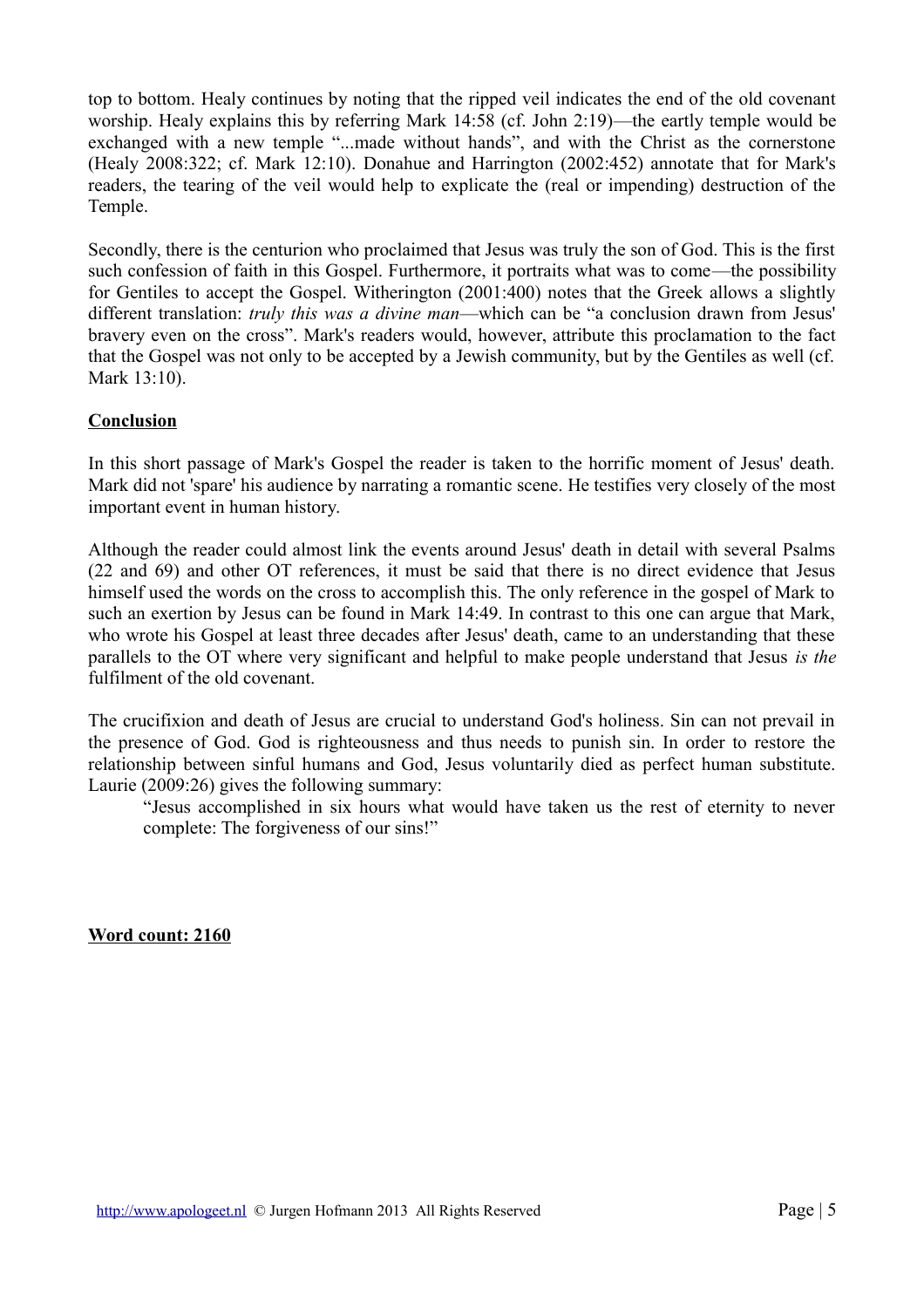# **Bibliography**

All biblical references are taken from *The Holy Bible: King James Version* (1611).

Biblos.com<sup>a</sup> (2011) Greek definition of 'cried' [Internet] Washington, Online Parallel Bible Project. Available from: <http://concordances.org/greek/994.htm> [Accessed 15 February 2012].

Biblos.com<sup>b</sup> (2011) Greek definition of 'loud' [Internet] Washington, Online Parallel Bible Project. Available from: <http://concordances.org/greek/3173.htm> [Accessed 17 February 2012].

Carmody, T. R. (2010) *The Gospel of Mark*. New Jersey, Paulist Press.

Evans, A. C. (2003) 'Mark'. In: Dun, D. J. G and Rogerson, W. J. eds. *Eerdmans Commentary on the Bible.* Grand Rapids, WM. B. Eerdmans Publishing Co., pp. 1064-1103.

Eusebius, P. (1833) *The ecclesiastical history of Eusebius Pamphilus, Bishop of Cesarea, in Ten Books*. Trans. Cruse, C. F. A. M. New York, Swords, Stanford & Co.

Donahue, R. J. and Harrington, D. J. (2002) *The Gospel of Mark (Sacra Pagina Series)*, vol. 2. Collegeville, The Liturgical Press.

Hengel, M. (1985) *Studies in the Gospel of Mark.* London, SCM Press.

Healy, M. (2008) *Catholic Commentary on Sacred Scripture: The Gospel of Mark*. Grand Rapids, Baker Publishing Group.

Hughes, R. A. (2004) *Lament, Death, and Destiny*. New York, Peter Lang Publishing inc.

Lane, W. L. (1974) *The New International Commentary on the New Testament: The Gospel of Mark*. Stonehouse, N. B., Bruce, F. F. and Fee, G. D. (eds.). Grand Rapids, William B. Eerdmans Publishing Company.

Laurie, G. (2009) *Finding Hope in the Last Words of Jesus*. Grand Rapids, Baker Books.

Lockyer, H. (1961) *All the Miracles of the Bible*. Grand Rapids, Zondervan.

Ulmer, R. (2011) 'Psalm 22 in Pesiqta Rabbati: The Suffering of the Jewish Messiah and Jesus'. In: Garber, Z. ed. *The Jewish Jesus: Revelation, Reflection, Reclamation*. USA, Purdue University Press, pp. 106-128.

Weber, H. R. (1979) *The Cross: Tradition and Interpretation*. Jessett, E. (trans.). Grand Rapids, W. B. Eerdmans.

Wiersbe, W. W. (2007) *The Wiersbe Bible Commentary: The Complete New Testament*. 2nd ed. Colorado Springs, David C. Cook Distrubution.

Witherington, B. (2001) *The Gospel of Mark: a Socio-Rhetorical Commentary*. Grand Rapids, Wm. B. Eerdmans Publishing Co.